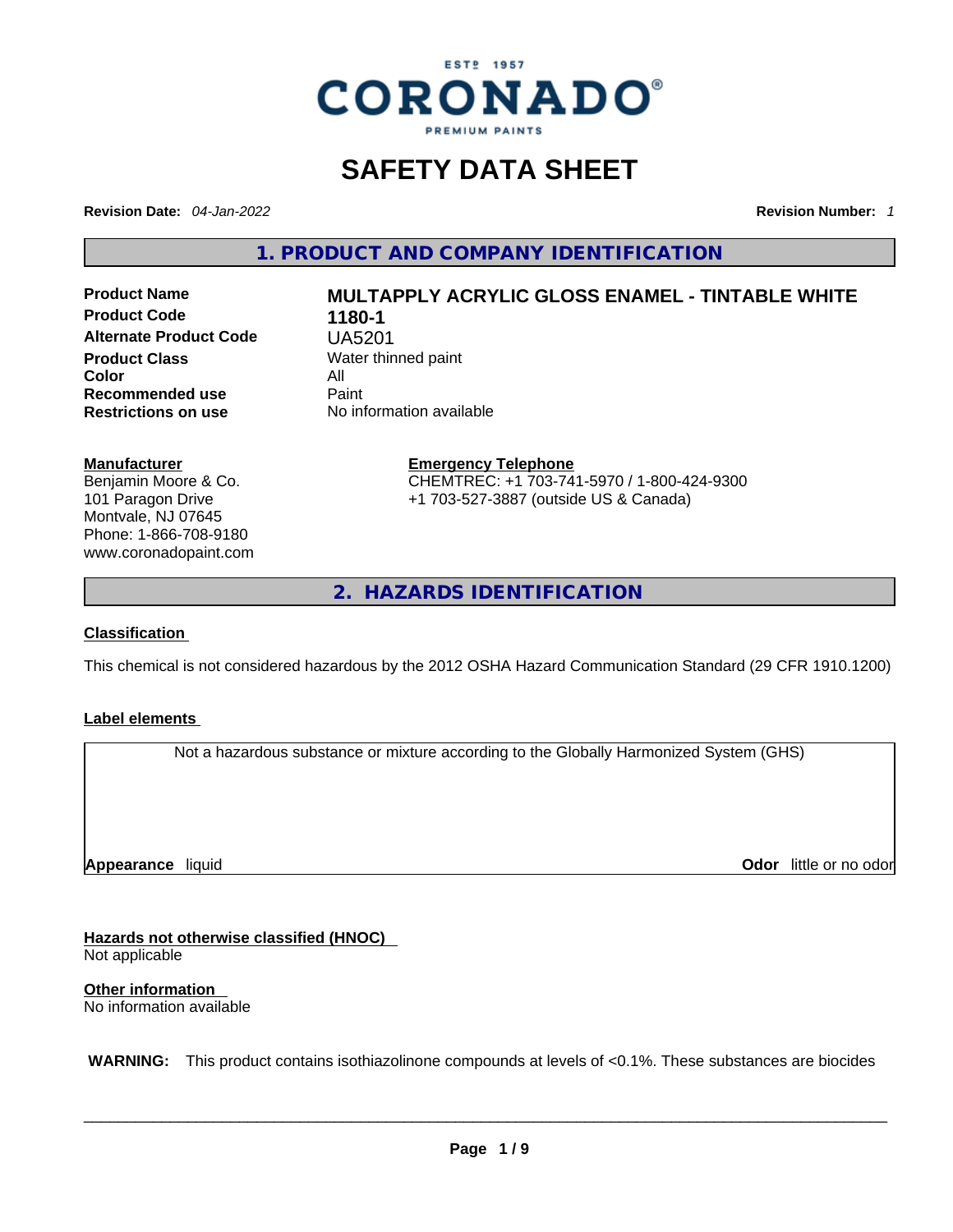commonly found in most paints and a variety of personal care products as a preservative. Certain individuals may be sensitive or allergic to these substances, even at low levels.

# **3. COMPOSITION INFORMATION ON COMPONENTS**

| <b>Chemical name</b>                      | CAS No.    | Weight-%  |
|-------------------------------------------|------------|-----------|
| Titanium dioxide                          | 13463-67-7 | $20 - 25$ |
| Propanoic acid, 2-methyl-, monoester with | 25265-77-4 | 1 - 5     |
| 2,2,4-trimethyl-1,3-pentanediol           |            |           |
| Diethylene glycol monoethyl ether         | 111-90-0   | - 5       |

| 4. FIRST AID MEASURES                                                                                                           |
|---------------------------------------------------------------------------------------------------------------------------------|
| No hazards which require special first aid measures.<br><b>General Advice</b>                                                   |
| Rinse thoroughly with plenty of water for at least 15 minutes and consult a<br><b>Eye Contact</b><br>physician.                 |
| <b>Skin Contact</b><br>Wash off immediately with soap and plenty of water while removing all<br>contaminated clothes and shoes. |
| Move to fresh air. If symptoms persist, call a physician.<br><b>Inhalation</b>                                                  |
| Clean mouth with water and afterwards drink plenty of water. Consult a physician<br>Ingestion<br>if necessary.                  |
| None known.<br><b>Most Important</b><br><b>Symptoms/Effects</b>                                                                 |
| <b>Notes To Physician</b><br>Treat symptomatically.                                                                             |

**5. FIRE-FIGHTING MEASURES** 

| Use extinguishing measures that are appropriate to local<br>circumstances and the surrounding environment.                                   |
|----------------------------------------------------------------------------------------------------------------------------------------------|
| As in any fire, wear self-contained breathing apparatus<br>pressure-demand, MSHA/NIOSH (approved or equivalent)<br>and full protective gear. |
| Closed containers may rupture if exposed to fire or<br>extreme heat.                                                                         |
| No.                                                                                                                                          |
| No.                                                                                                                                          |
| Not applicable<br>Not applicable<br>Not applicable                                                                                           |
|                                                                                                                                              |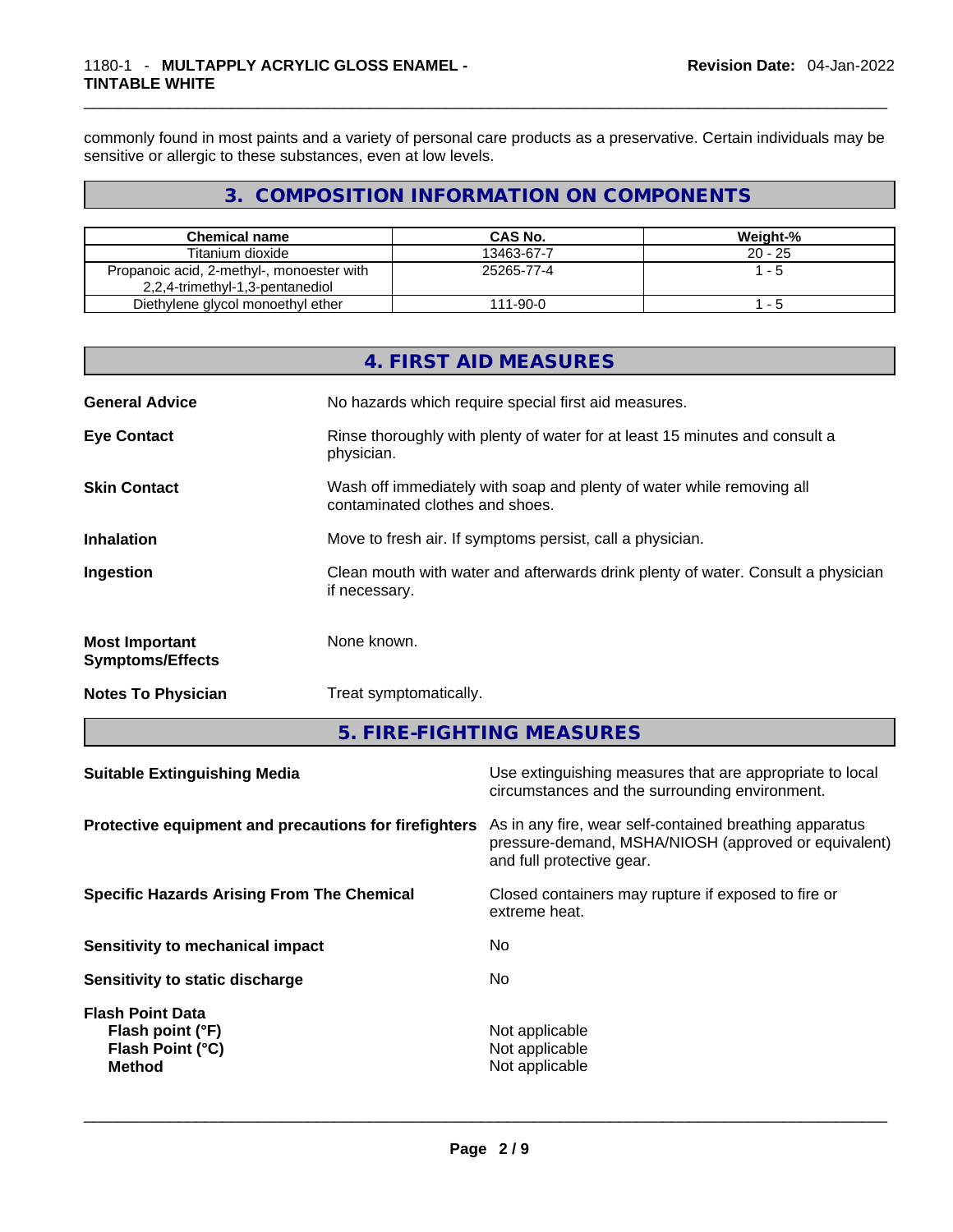#### **Flammability Limits In Air**

**Lower flammability limit:** Not applicable **Upper flammability limit:** Not applicable

**NFPA Health:** 1 **Flammability:** 0 **Instability:** 0 **Special:** Not Applicable

#### **NFPA Legend**

- 0 Not Hazardous
- 1 Slightly
- 2 Moderate
- 3 High
- 4 Severe

*The ratings assigned are only suggested ratings, the contractor/employer has ultimate responsibilities for NFPA ratings where this system is used.* 

*Additional information regarding the NFPA rating system is available from the National Fire Protection Agency (NFPA) at www.nfpa.org.* 

#### **6. ACCIDENTAL RELEASE MEASURES**

| <b>Personal Precautions</b>      | Avoid contact with skin, eyes and clothing. Ensure adequate ventilation.                                                                                                         |
|----------------------------------|----------------------------------------------------------------------------------------------------------------------------------------------------------------------------------|
| <b>Other Information</b>         | Prevent further leakage or spillage if safe to do so.                                                                                                                            |
| <b>Environmental precautions</b> | See Section 12 for additional Ecological Information.                                                                                                                            |
| <b>Methods for Cleaning Up</b>   | Soak up with inert absorbent material. Sweep up and shovel into suitable<br>containers for disposal.                                                                             |
|                                  | 7. HANDLING AND STORAGE                                                                                                                                                          |
|                                  |                                                                                                                                                                                  |
| Handling                         | Avoid contact with skin, eyes and clothing. Avoid breathing vapors, spray mists or<br>sanding dust. In case of insufficient ventilation, wear suitable respiratory<br>equipment. |
| <b>Storage</b>                   | Keep container tightly closed. Keep out of the reach of children.                                                                                                                |

**8. EXPOSURE CONTROLS/PERSONAL PROTECTION** 

#### **Exposure Limits**

| <b>Chemical name</b> | <b>ACGIH TLV</b><br>. . | <b>DEI</b><br>$\sim$ $\sim$ $\sim$<br>ın<br><u>эп, </u><br>-- |
|----------------------|-------------------------|---------------------------------------------------------------|
| dioxide<br>⊣tanıum   | ™∆<br>na/m<br>. .       | T111<br>ma/m<br>.<br>ں ا<br><b>v</b> v                        |

#### **Legend**

ACGIH - American Conference of Governmental Industrial Hygienists Exposure Limits OSHA - Occupational Safety & Health Administration Exposure Limits N/E - Not Established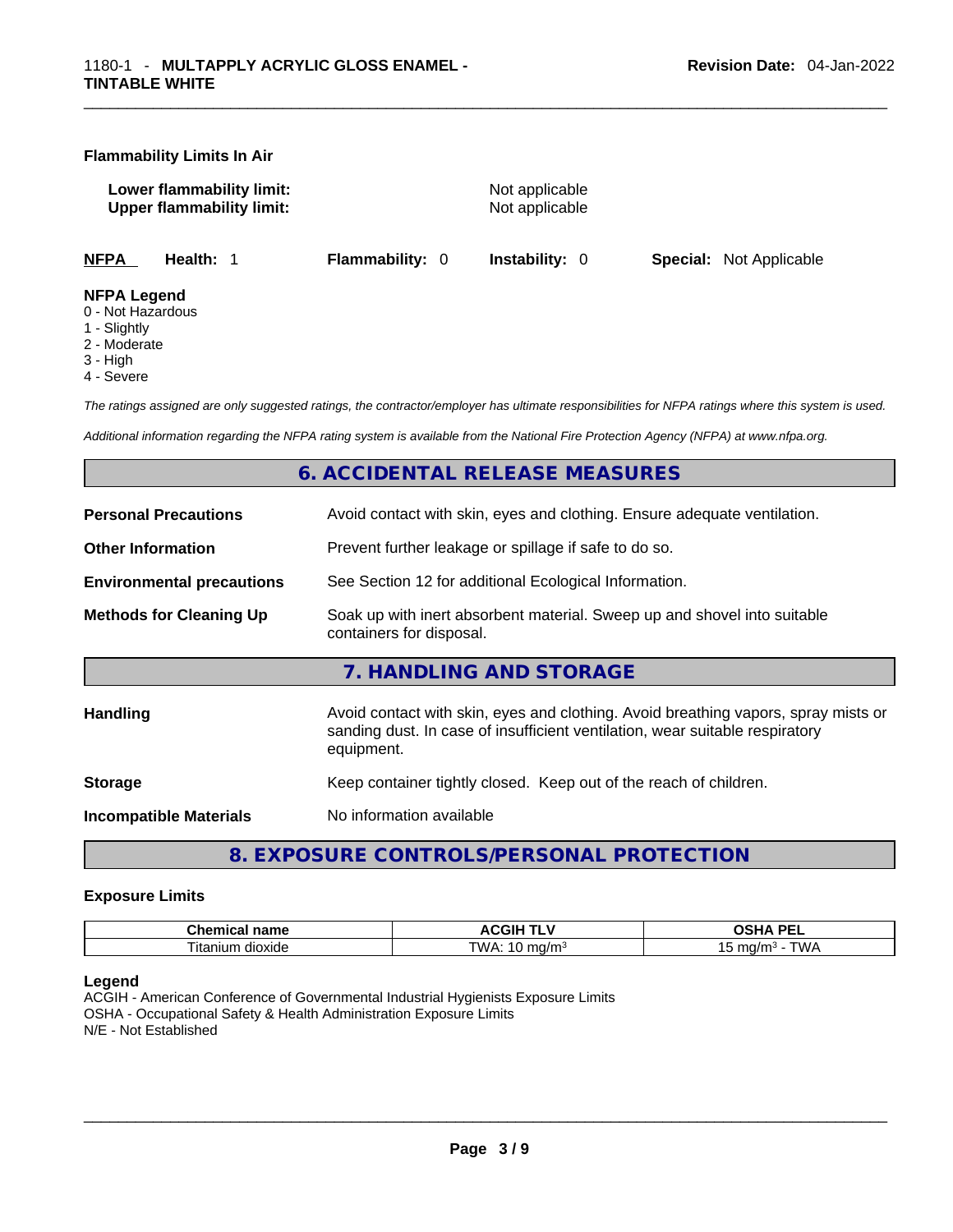| <b>Engineering Measures</b>          | Ensure adequate ventilation, especially in confined areas.                                                                          |
|--------------------------------------|-------------------------------------------------------------------------------------------------------------------------------------|
| <b>Personal Protective Equipment</b> |                                                                                                                                     |
| <b>Eye/Face Protection</b>           | Safety glasses with side-shields.                                                                                                   |
| <b>Skin Protection</b>               | Protective gloves and impervious clothing.                                                                                          |
| <b>Respiratory Protection</b>        | In case of insufficient ventilation wear suitable respiratory equipment.                                                            |
| <b>Hygiene Measures</b>              | Avoid contact with skin, eyes and clothing. Remove and wash contaminated<br>clothing before re-use. Wash thoroughly after handling. |

# **9. PHYSICAL AND CHEMICAL PROPERTIES**

**Appearance** liquid **Odor Odor Odor Odor Odor** *little or no odor little or no odor* **Odor Threshold**<br> **Density (Ibs/gal)**<br> **Density (Ibs/gal)**<br> **No information available**<br>
10.2 - 10.4 **Density (lbs/gal)** 10.2 - 10.4<br> **Specific Gravity** 1.22 - 1.25 **Specific Gravity pH pH No** information available **Viscosity (cps) Viscosity (cps) No information available Solubility(ies)** No information available **Water solubility Water solubility Water solubility No information available Evaporation Rate No information available No information available Vapor pressure No information available No information available Vapor density No information available No information available Wt. % Solids** 45 - 55 **Vol. % Solids** 55 - 65 **Wt. % Volatiles** 45 - 55 **Vol. % Volatiles VOC Regulatory Limit (g/L)** < 100 **Boiling Point (°F)** 212 **Boiling Point (°C)** 100<br> **Preezing point (°F)** 32 **Freezing point (°F) Freezing Point (°C)** 0 **Flash point (°F)** Not applicable **Flash Point (°C)** Not applicable **Method** Not applicable **Flammability (solid, gas)**<br> **Upper flammability limit:**<br>
Upper flammability limit:<br>  $\begin{array}{ccc}\n\bullet & \bullet & \bullet \\
\bullet & \bullet & \bullet\n\end{array}$ **Upper flammability limit:**<br> **Lower flammability limit:**<br>
Not applicable<br>
Not applicable **Lower flammability limit:**<br> **Autoignition Temperature (°F)** Not applicable havailable **Autoignition Temperature (°F) Autoignition Temperature (°C)** No information available **Decomposition Temperature (°F)** No information available **Decomposition Temperature (°C)** No information available **Partition coefficient Contract Contract Contract Contract Contract Contract Contract Contract Contract Contract Contract Contract Contract Contract Contract Contract Contract Contract Contract Contract Contract Contract** 

# **10. STABILITY AND REACTIVITY**

**Reactivity Not Applicable Not Applicable** 

**Conditions to avoid**<br> **Conditions to** avoid<br> **Example 2 Example 2 Conditions to avoid Prevent from freezing.** 

**Chemical Stability Chemical Stability** Stable under normal conditions.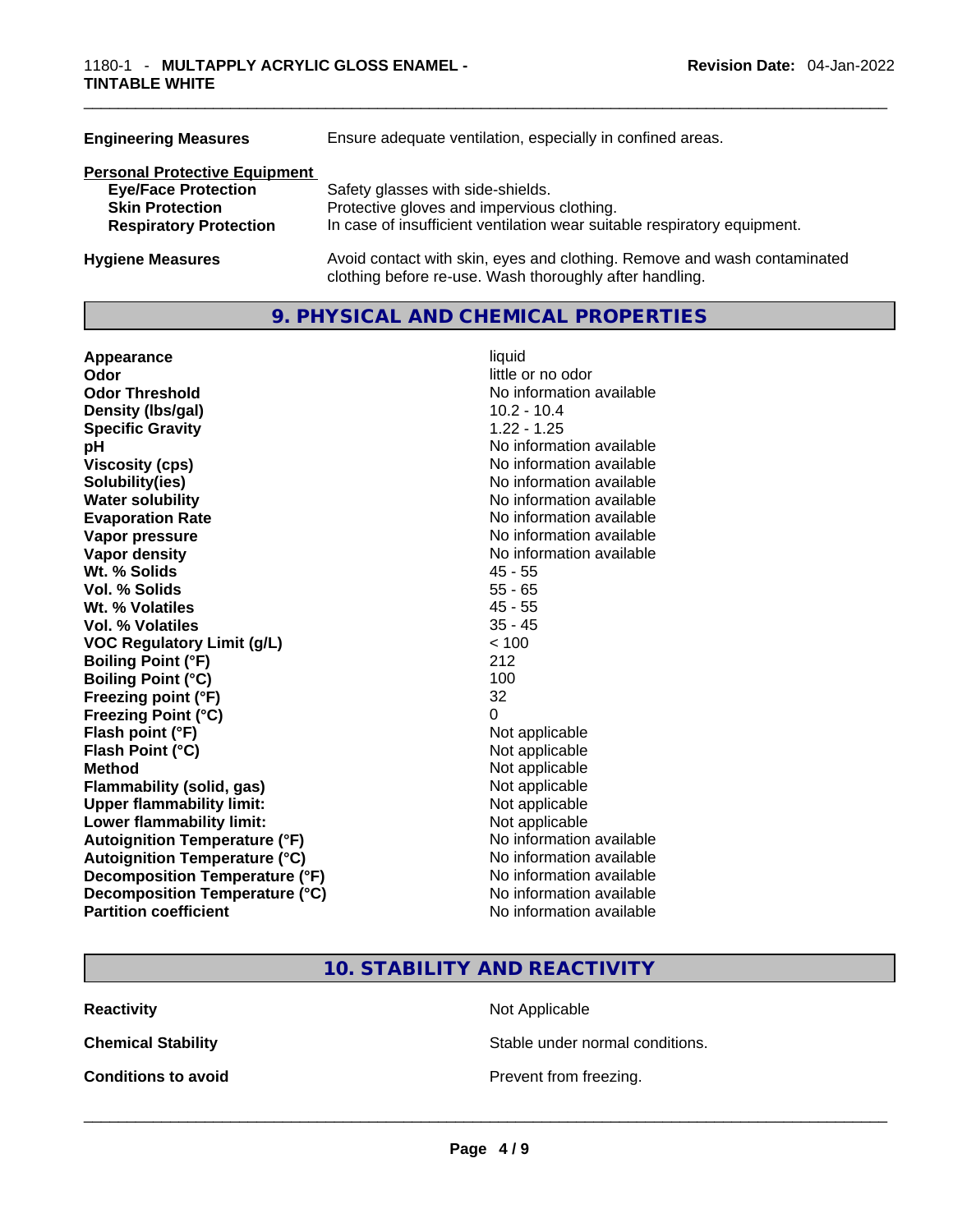| <b>Incompatible Materials</b>             | No materials to be especially mentioned.                                                   |
|-------------------------------------------|--------------------------------------------------------------------------------------------|
| <b>Hazardous Decomposition Products</b>   | None under normal use.                                                                     |
| <b>Possibility of hazardous reactions</b> | None under normal conditions of use.                                                       |
|                                           | 11. TOXICOLOGICAL INFORMATION                                                              |
| <b>Product Information</b>                |                                                                                            |
| Information on likely routes of exposure  |                                                                                            |
| <b>Principal Routes of Exposure</b>       | Eye contact, skin contact and inhalation.                                                  |
| <b>Acute Toxicity</b>                     |                                                                                            |
| <b>Product Information</b>                | No information available                                                                   |
|                                           | Symptoms related to the physical, chemical and toxicological characteristics               |
| <b>Symptoms</b>                           | No information available                                                                   |
|                                           | Delayed and immediate effects as well as chronic effects from short and long-term exposure |
| Eye contact                               | May cause slight irritation.                                                               |
| <b>Skin contact</b>                       | Substance may cause slight skin irritation. Prolonged or repeated contact may dry          |
| <b>Inhalation</b>                         | skin and cause irritation.<br>May cause irritation of respiratory tract.                   |
| Ingestion                                 | Ingestion may cause gastrointestinal irritation, nausea, vomiting and diarrhea.            |
| <b>Sensitization</b>                      | No information available                                                                   |
| <b>Neurological Effects</b>               | No information available.                                                                  |
| <b>Mutagenic Effects</b>                  | No information available.                                                                  |
| <b>Reproductive Effects</b>               | No information available.                                                                  |
| <b>Developmental Effects</b>              | No information available.                                                                  |
| <b>Target organ effects</b>               | No information available.                                                                  |
| <b>STOT - single exposure</b>             | No information available.                                                                  |
| <b>STOT - repeated exposure</b>           | No information available.                                                                  |
| Other adverse effects                     | No information available.                                                                  |
| <b>Aspiration Hazard</b>                  | No information available                                                                   |
| <b>Numerical measures of toxicity</b>     |                                                                                            |

**The following values are calculated based on chapter 3.1 of the GHS document**

| <b>ATEmix (oral)</b>                 | 36594 mg/kg |
|--------------------------------------|-------------|
| <b>ATEmix (inhalation-dust/mist)</b> | 347.4 mg/L  |

# **Component Information**

| Chemical name                                | Oral LD50             | Dermal LD50         | Inhalation LC50 |
|----------------------------------------------|-----------------------|---------------------|-----------------|
| Titanium dioxide<br>13463-67-7               | $> 10000$ mg/kg (Rat) |                     |                 |
| Propanoic acid, 2-methyl-,<br>monoester with | $=$ 3200 mg/kg (Rat)  | > 15200 mg/kg (Rat) |                 |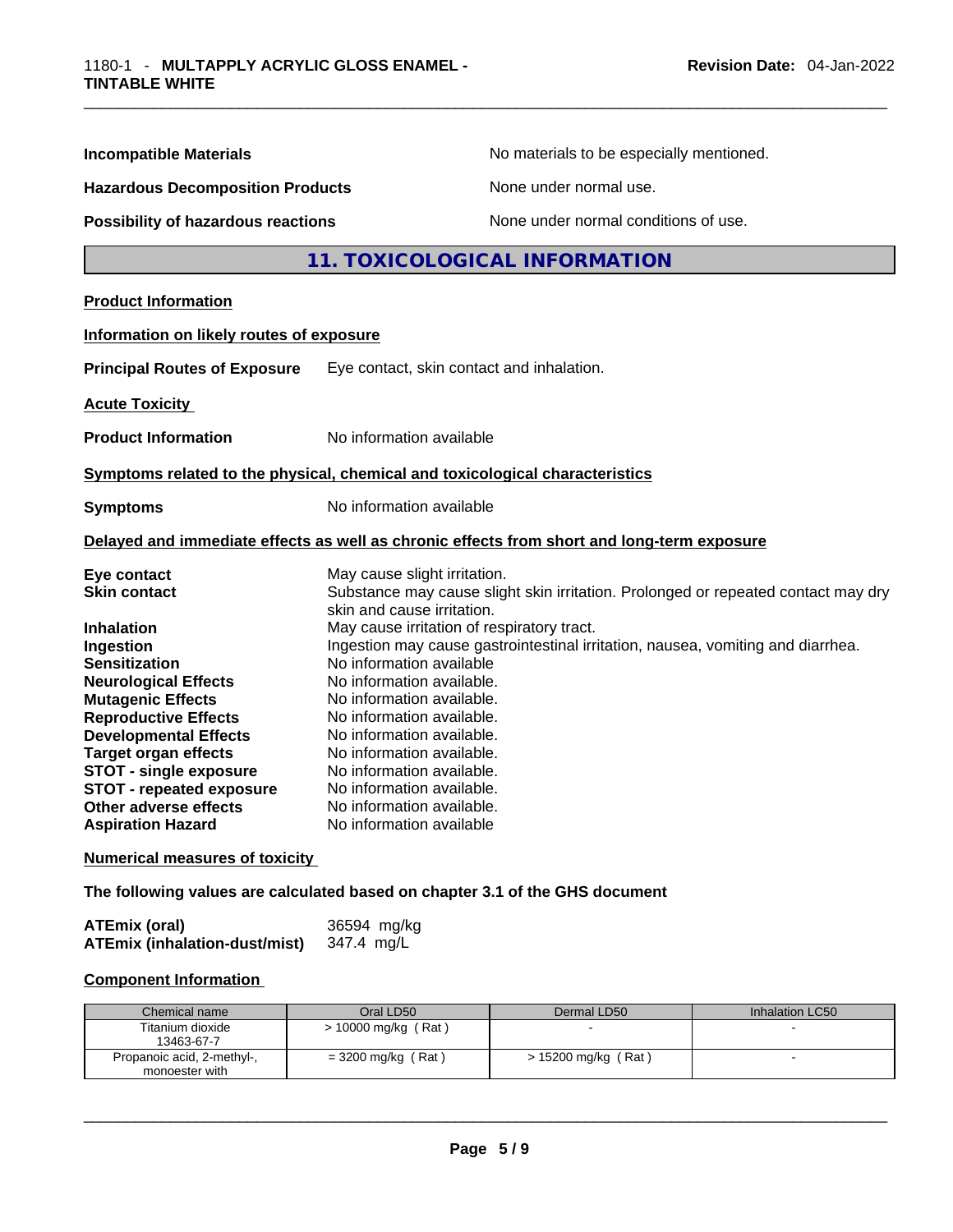# \_\_\_\_\_\_\_\_\_\_\_\_\_\_\_\_\_\_\_\_\_\_\_\_\_\_\_\_\_\_\_\_\_\_\_\_\_\_\_\_\_\_\_\_\_\_\_\_\_\_\_\_\_\_\_\_\_\_\_\_\_\_\_\_\_\_\_\_\_\_\_\_\_\_\_\_\_\_\_\_\_\_\_\_\_\_\_\_\_\_\_\_\_ 1180-1 - **MULTAPPLY ACRYLIC GLOSS ENAMEL - TINTABLE WHITE**

| 2,2,4-trimethyl-1,3-pentanediol   |                       |                                        |                                    |
|-----------------------------------|-----------------------|----------------------------------------|------------------------------------|
| 25265-77-4                        |                       |                                        |                                    |
| Diethylene glycol monoethyl ether | $= 10502$ mg/kg (Rat) | $= 9143$ mg/kg (Rabbit) = 4200         | > 5240 mg/m <sup>3</sup> (Rat) 4 h |
| 111-90-0                          |                       | $(Rabbit) = 6 mL/kg$<br>(Rat)<br>µL/kg |                                    |

#### **Chronic Toxicity**

#### **Carcinogenicity**

*The information below indicates whether each agency has listed any ingredient as a carcinogen:.* 

| <b>Chemical name</b> | IARC                 | <b>NTP</b> | OSHA   |
|----------------------|----------------------|------------|--------|
|                      | 2B<br>Possible Human |            | ∟isted |
| Titanium<br>dioxide  | Carcinoɑen           |            |        |

• Although IARC has classified titanium dioxide as possibly carcinogenic to humans (2B), their summary concludes: "No significant exposure to titanium dioxide is thought to occur during the use of products in which titanium dioxide is bound to other materials, such as paint."

#### **Legend**

IARC - International Agency for Research on Cancer NTP - National Toxicity Program OSHA - Occupational Safety & Health Administration

**12. ECOLOGICAL INFORMATION** 

## **Ecotoxicity Effects**

The environmental impact of this product has not been fully investigated.

#### **Product Information**

#### **Acute Toxicity to Fish**

No information available

#### **Acute Toxicity to Aquatic Invertebrates**

No information available

#### **Acute Toxicity to Aquatic Plants**

No information available

#### **Persistence / Degradability**

No information available.

#### **Bioaccumulation**

There is no data for this product.

#### **Mobility in Environmental Media**

No information available.

#### **Ozone**

No information available

#### **Component Information**

#### **Acute Toxicity to Fish**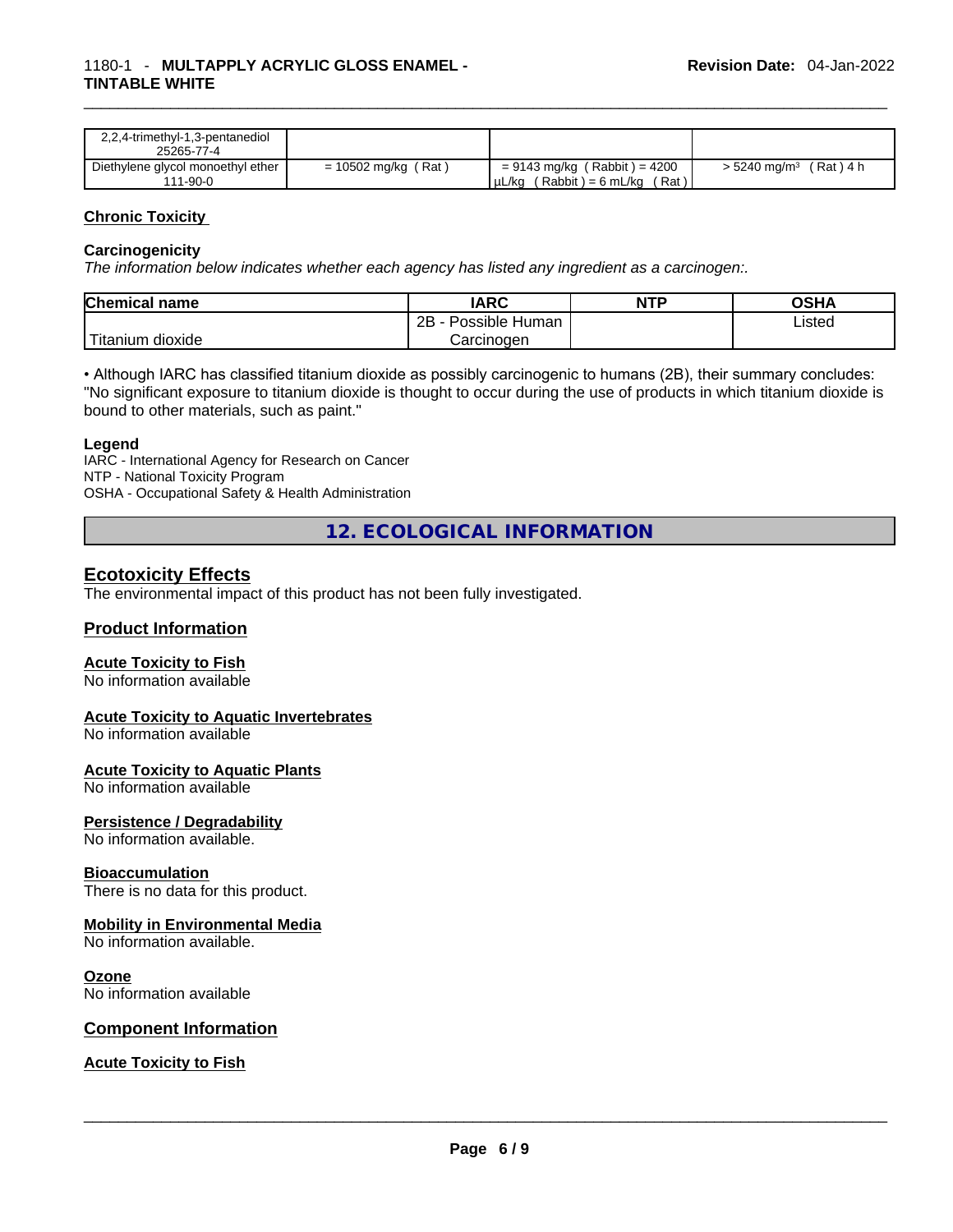#### Titanium dioxide

 $LC50:$  > 1000 mg/L (Fathead Minnow - 96 hr.)

#### **Acute Toxicity to Aquatic Invertebrates**

No information available

#### **Acute Toxicity to Aquatic Plants**

No information available

|                              | 13. DISPOSAL CONSIDERATIONS                                                                                                                                                                                               |
|------------------------------|---------------------------------------------------------------------------------------------------------------------------------------------------------------------------------------------------------------------------|
| <b>Waste Disposal Method</b> | Dispose of in accordance with federal, state, and local regulations. Local<br>requirements may vary, consult your sanitation department or state-designated<br>environmental protection agency for more disposal options. |
|                              | 14. TRANSPORT INFORMATION                                                                                                                                                                                                 |
| <b>DOT</b>                   | Not regulated                                                                                                                                                                                                             |
| <b>ICAO/IATA</b>             | Not regulated                                                                                                                                                                                                             |
| <b>IMDG/IMO</b>              | Not regulated                                                                                                                                                                                                             |
|                              | <b>15. REGULATORY INFORMATION</b>                                                                                                                                                                                         |

# **International Inventories**

| <b>TSCA: United States</b> | Yes - All components are listed or exempt. |
|----------------------------|--------------------------------------------|
| <b>DSL: Canada</b>         | Yes - All components are listed or exempt. |

# **Federal Regulations**

#### **SARA 311/312 hazardous categorization**

| Acute health hazard               | No |
|-----------------------------------|----|
| Chronic Health Hazard             | No |
| Fire hazard                       | Nο |
| Sudden release of pressure hazard | Nο |
| Reactive Hazard                   | N∩ |

#### **SARA 313**

Section 313 of Title III of the Superfund Amendments and Reauthorization Act of 1986 (SARA). This product contains a chemical or chemicals which are subject to the reporting requirements of the Act and Title 40 of the Code of Federal Regulations, Part 372:

| <b>Chemical name</b> | <b>CAS No.</b> | Weight-% | <b>CERCLA/SARA 313</b>     |
|----------------------|----------------|----------|----------------------------|
|                      |                |          | (de minimis concentration) |
|                      |                |          |                            |
|                      |                |          |                            |
|                      |                |          |                            |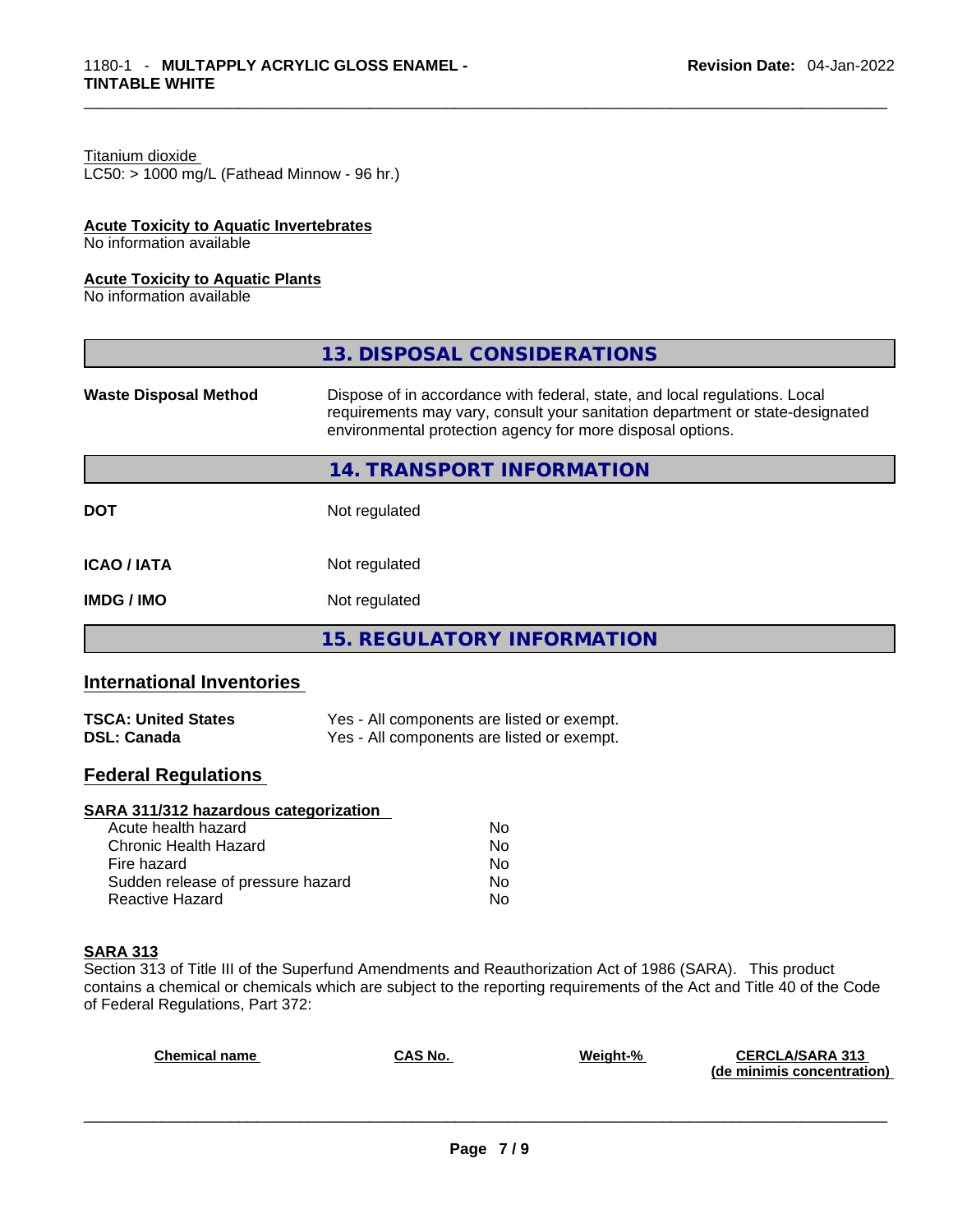| Diethylene glycol monoethyl ether                                                                                       | $111 - 90 - 0$ | $1 - 5$ | 1.0 |  |  |
|-------------------------------------------------------------------------------------------------------------------------|----------------|---------|-----|--|--|
| Clean Air Act, Section 112 Hazardous Air Pollutants (HAPs) (see 40 CFR 61)<br>This product contains the following HAPs: |                |         |     |  |  |

| <b>Chemical name</b>              | CAS No.  | Weight-% | <b>Hazardous Air Pollutant</b> |
|-----------------------------------|----------|----------|--------------------------------|
|                                   |          |          | (HAP)                          |
| Diethylene glycol monoethyl ether | 111-90-0 | - 5      | Listed                         |

## **US State Regulations**

#### **California Proposition 65**

 $\Lambda$ b WARNING: This product can expose you to chemicals including Titanium dioxide, which are known to the State of California to cause cancer, and Ethylene glycol monomethyl ether, which are known to the State of California to cause birth defects or other reproductive harm. For more information go to www.P65Warnings.ca.gov.

#### **State Right-to-Know**

| <b>Chemical</b><br>name           | ำ≏husetts | New<br><b>Jersev</b> | Pennsylvania |
|-----------------------------------|-----------|----------------------|--------------|
| . dioxide<br>' itanium            |           |                      |              |
| Diethylene glycol monoethyl ether |           |                      |              |

#### **Legend**

X - Listed

| HMIS -              | Health: 1                                          | <b>Flammability: 0</b>                                                     | <b>Reactivity: 0</b> | $PPE: -$                                                                                                                                                                        |
|---------------------|----------------------------------------------------|----------------------------------------------------------------------------|----------------------|---------------------------------------------------------------------------------------------------------------------------------------------------------------------------------|
| <b>HMIS Legend</b>  |                                                    |                                                                            |                      |                                                                                                                                                                                 |
| 0 - Minimal Hazard  |                                                    |                                                                            |                      |                                                                                                                                                                                 |
| 1 - Slight Hazard   |                                                    |                                                                            |                      |                                                                                                                                                                                 |
| 2 - Moderate Hazard |                                                    |                                                                            |                      |                                                                                                                                                                                 |
| 3 - Serious Hazard  |                                                    |                                                                            |                      |                                                                                                                                                                                 |
| 4 - Severe Hazard   |                                                    |                                                                            |                      |                                                                                                                                                                                 |
| * - Chronic Hazard  |                                                    |                                                                            |                      |                                                                                                                                                                                 |
|                     |                                                    | X - Consult your supervisor or S.O.P. for "Special" handling instructions. |                      |                                                                                                                                                                                 |
|                     | present under the actual normal conditions of use. |                                                                            |                      | Note: The PPE rating has intentionally been left blank. Choose appropriate PPE that will protect employees from the hazards the material will                                   |
|                     |                                                    |                                                                            |                      | $C_{\alpha}$ is a limit $\alpha$ rations are because as $\alpha$ denting scale, with $\alpha$ representing minimal because are rights and department in significant because are |

*Caution: HMISÒ ratings are based on a 0-4 rating scale, with 0 representing minimal hazards or risks, and 4 representing significant hazards or risks. Although HMISÒ ratings are not required on MSDSs under 29 CFR 1910.1200, the preparer, has chosen to provide them. HMISÒ ratings are to be used only in conjunction with a fully implemented HMISÒ program by workers who have received appropriate HMISÒ training. HMISÒ is a registered trade and service mark of the NPCA. HMISÒ materials may be purchased exclusively from J. J. Keller (800) 327-6868.* 

 **WARNING!** If you scrape, sand, or remove old paint, you may release lead dust. LEAD IS TOXIC. EXPOSURE